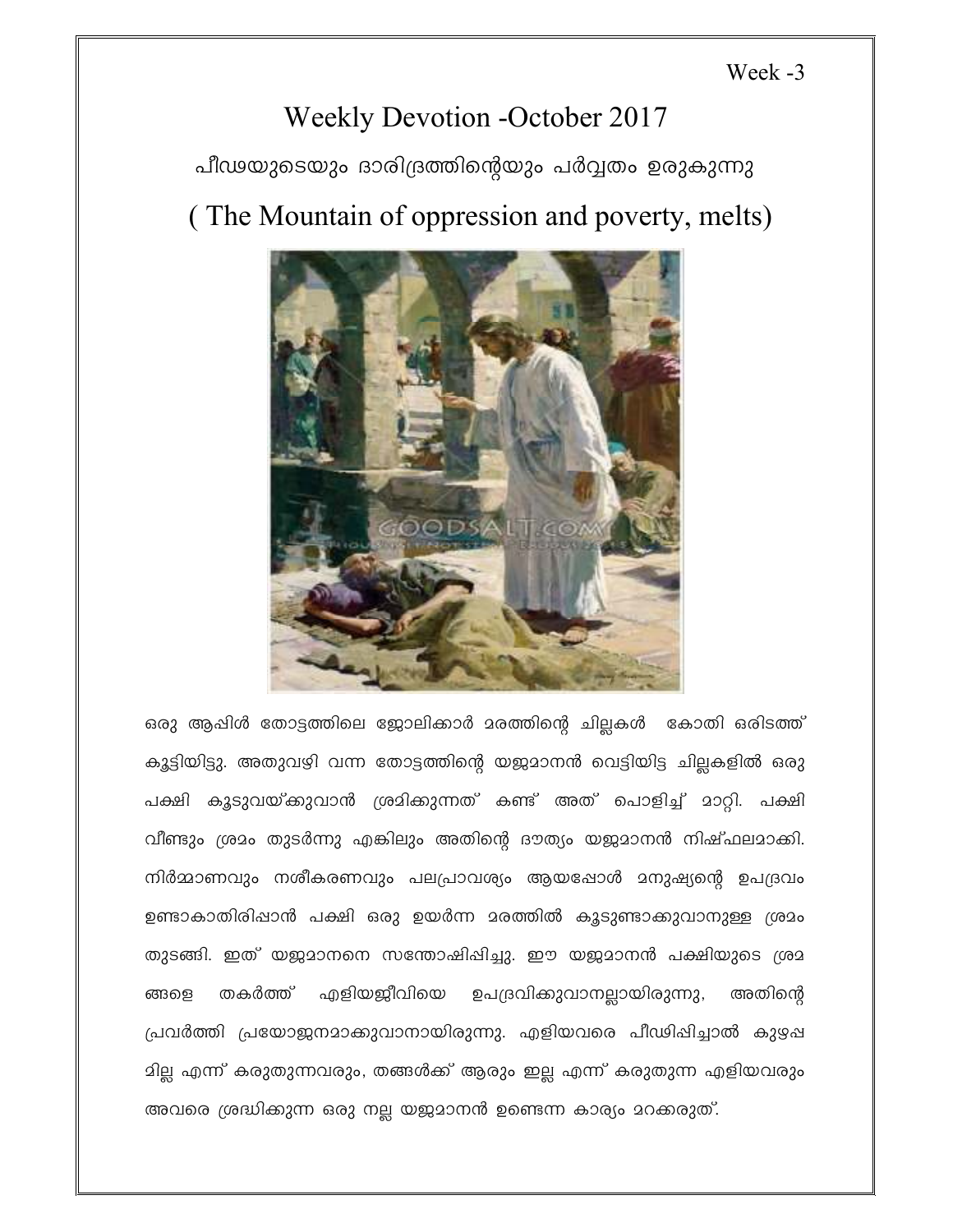പീഢിഷിക്കുക അഥവാ ഉപദ്രവിക്കുക എന്ന പ്രവർത്തിയ്ക്ക് വിധേയരാ കുന്നത് എഷോഴും എളിയവരാണ്. അവരെ ഉപദ്രവിക്കുന്നത് ധനികരും അഹ കാരികളുമാണ്. സങ്കീ (119:122) ൽ ''അഹങ്കാരികളുടെ പീഢനത്തിൽ നിന്ന് തന്നെ രക്ഷിക്കുവാൻ സങ്കീർത്തനക്കാരൻ പ്രാർത്ഥിക്കുന്നതായി കാണാം. പീഡ കരെ ആണ് അഹങ്കാരികൾ എന്ന് സംബോധന ചെയ്യുന്നത്. ദൈവം ഉത്തരവാ ദിയാകുമ്പോൾ ലഭിക്കുന്ന നന്മമാത്രം മതി എന്ന് കരുതുന്നവർക്ക് മാത്രമേ ദൈവീക സമയം വരെ കാത്തിരിക്കുവാനുള്ള ക്ഷമ ലഭിക്കുകയുള്ളു. ഭൗതീക അനുഭവിക്കുന്നവൻ തന്റെ ആത്മീകദാരിദ്രം മനസിലാക്കിയാൽ സമ്പന്നത അവൻ ഭാഗ്യവാനാണ്. ഭൗതീകസമ്പന്നത ക്രിസ്തുവിൽ നിന്നകറ്റുന്നു. തുടർന്ന് സമ്പത്തിന്റെ ലഹരി പീഢകളുടെ പർവ്വതത്തെ ഉയർത്തുന്നു. ഉദാഹരണമായി സക്കായി താൻ ചെയ്ത പ്രവർത്തി ഏറ്റു പറയുന്നത് നോക്കാം. കർത്താവേ ഞാൻ ചതിവായി വാങ്ങി, അത് മടക്കികൊടുക്കാം (ലൂക്കോ:19:8) എളിയവരുടെ ഭേൽ പീഢകളുടെ പർവ്വതത്തെ ഉയർത്തിയവന്റെ യേശുവിനെ കാണുവാനുള്ള ആഗ്രഹവും ഏറ്റു പറച്ചിലും പീഢകളുടെ പർവ്വതം ഉരുകുവാൻ കാരണമായി. യേശു അവന്റെ വീട്ടിൽ പാർക്കുവാനാഗ്രഹിച്ചപ്പോഴും, ഇവനും അബ്രഹാമിന്റെ മകൻ എന്ന് പ്രസ്താവിക്കുകയും ചെയ്തപ്പോൾ ആ വാക്കിനാൽ പർവ്വതം ഉരു കി. (ലൂക്കോ:19:9).

എളിയവരുടെ പ്രയാസം മനസിലാക്കി പ്രവർത്തിച്ച യേശുവിനെ യോഹ: (5:1-9) വരെയുള്ള വാക്യങ്ങളിൽ കാണാം. ദാരിദ്രം എന്നതിന് പട്ടിണി എന്ന് മാത്രമല്ല അർത്ഥം. അനുഭവിഷാനുണ്ടായിട്ടും അനുഭവിഷാൻ കഴിയാത്ത അവ സ്ഥയാണ് ദാരിദ്രം. 38 വർഷമായി ബേഥെസ് ദാ കുളക്കരയിൽ കിടക്കുന്ന മുട ന്തൻ എങ്ങനെ എഷോൾ അവിടെ എത്തി എന്നറിയുകയില്ല. ഒന്നറിയാം, പരസ ഹായം വേണമെന്ന അവന്റെ വാക്കിൽ നിന്ന് ഈ എളിയവനെ വീട്ടുകാരും നാട്ടുകാരും ഉപേക്ഷിച്ചതാണെന്ന്. 38 വർഷമായി മറ്റുള്ളവർ ഉയർത്തിയ പീഢ യുടെ പർവ്വതം യേശു അവിടെ എത്തി ''സൗഖ്യമാകുവാൻ മനസ്സുണ്ടോ എങ്കിൽ കിടക്ക എടുത്തു നടക്ക്' എന്ന അവന്റെ വചനത്തിൽ ഉരുകി. രോഗം മൂലമു ണ്ടായ പീഢയുടെ പർവ്വതം ഉരുക്കി മാറ്റി.

സൗഖ്യം അടുത്തുണ്ട് എന്നിട്ടും അത് അനുഭവിഷാൻ ഇത്രയും കാലം ഈ 2നുഷ്യന് കഴിഞ്ഞില്ല. നിരങ്ങിയോ ഉരുണ്ടോ കുളത്തിൽ വീഴുവാൻ കഴിയു